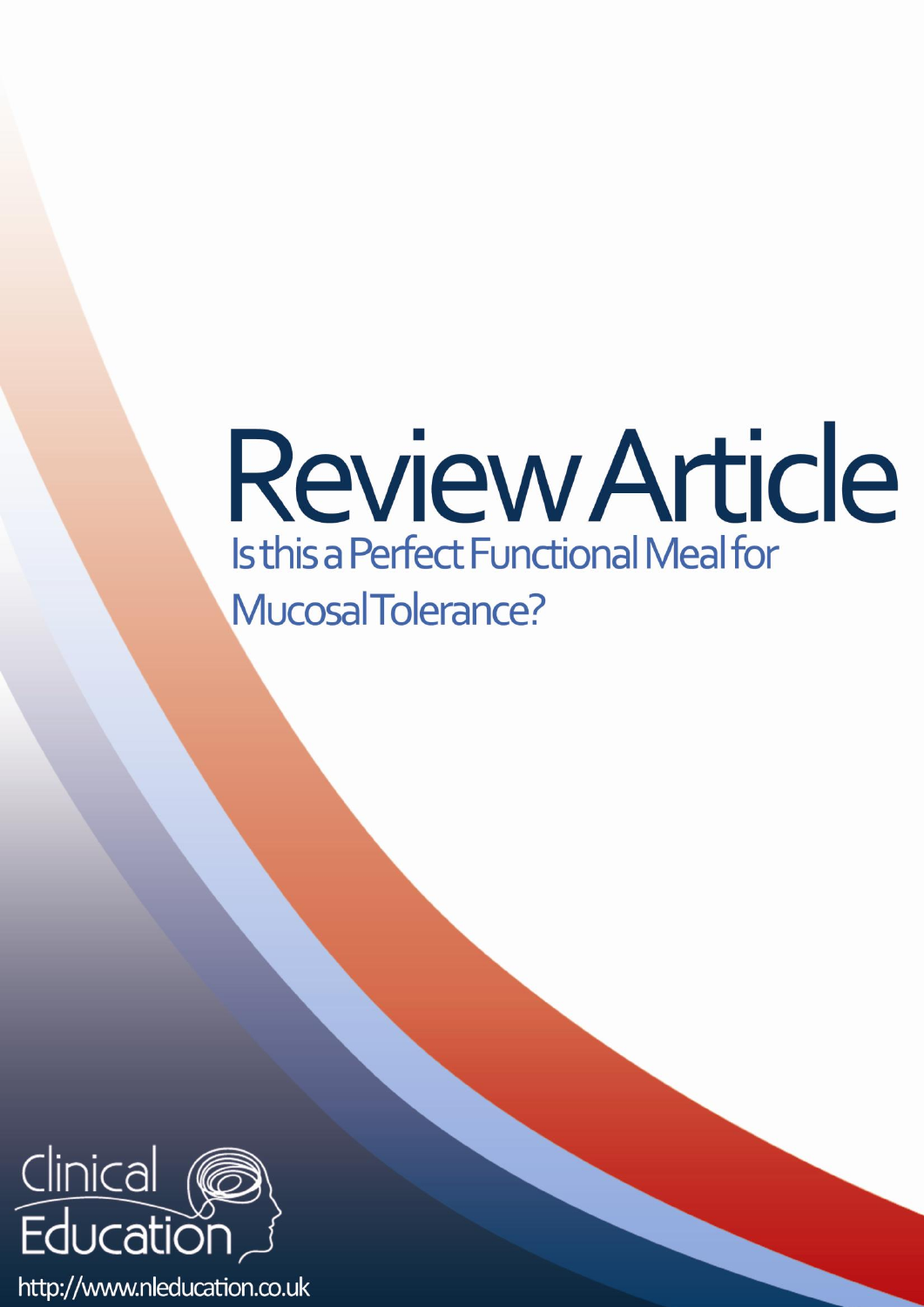

# Is this a Perfect Functional **Meal for Mucosal Tolerance?**

A proposal by Michael Ash BSc(Hons) DO, ND, F.DipION

Functional and pathological digestive tract conditions reflect a change in the relationship between the host microbiota and the mucosal immune and nervous system. These result in a wide range of distressing symptoms for which there are a variety of strategies, but no single intervention of consistent benefit. A component of patient care we sometimes overlook is that of the application of therapeutically relevant foods. For over 20 years I have been using a tried and tested formula that contemporary scientific research is now explaining why it has proven so effective for many patients.

What do I mean by effective? – Changes in inflammatory markers, reduced need for antiinflammatory medication, better gastrointestinal function, weight loss, mood uplift and change in colonic and small intestinal flora ratios with improved digestive and eliminative function fit the bill for me.

In part these changes in symptoms are due to changes in dendritic cell (DC) regulatory function and increased oral tolerance which I hypothesise is due to increased regulatory T cell (Treg) promotion in the periphery especially in the GI Tract. This immune modulating food combination may be eaten for breakfast and dinner or as a meal substitute (no more than 1 substitution per day for many days) and as a quick and soothing snack.

# **Reactivity to Apples**

I accept that there are patients that display reactivity to apples – the principle ingredient of this meal- and in part this is due to cross reactivity with birch pollen or latex allergy, and for others it relates to lipid transfer protein reactivity. For them, exchanging the apples for pears with all the other ingredients may offer a satisfactory alternative but as always must be judged on outcome or relevant investigations which may include changes of apple selection.<sup>1</sup>

# **Stewed Healing Apples and Immune Cofactors**

#### **Recipe:**

#### **Ingredients for primary stage**

- 6 Bramley cooking apples (or apples of choice preferably grown organically)
- $\bullet$  1/2 cup water
- 1/2 cup raisins/sultanas
- 2 tsp. cinnamon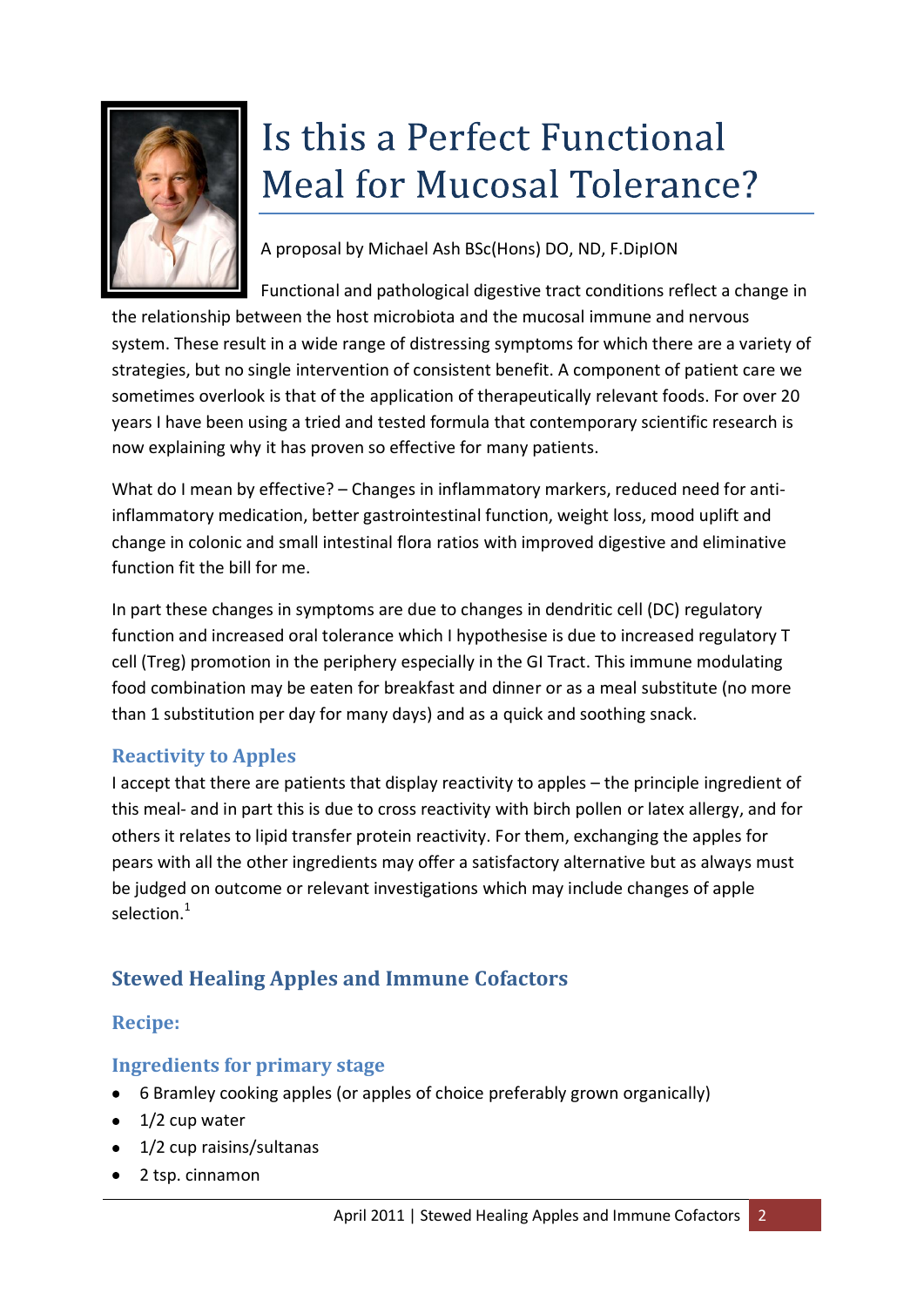#### **Directions**

Peel and core the apples and chop them into small pieces.

Put all the ingredients in a covered, heavy-bottomed pan and cook for about 15 minutes, stirring regularly. Cook until soft with rough shapes, no longer identifiable as apple slices. The colour should be a russet brown with the cinnamon effect.

These may be eaten warm, or cold. I suggest making up as many ramekins (sized to hold 1 - 1.5 apple equivalent in each and covered and put in the fridge for easy recovery and to avoid food deviation due to lack of availability and so maintain compliance.

# Ingredients for secondary stage

- 1 tsp. of larch arabinogalactans stirred into the apple to add sweetness if required
- 1 Saccharomyces Boulardii 250mg capsule sprinkled on the top or swallowed separately
- 1 mix of Bifidobacteria (mixed strains) (500mg) 5billion CFU sprinkled on top or swallowed separately
- $\bullet$  1 x LGG sprinkled on top or swallowed separately
- ½ container of organic natural yogurt (dairy) or soy equivalent approx. 75mg
- Add 6-8 blueberries and 4-5 almonds in their skins
- Finally, if required, a teaspoon of Manuka honey

# **The Scientific Rationale**.

Foods confer information to humans through the direct delivery of micro and macronutrients via different signalling mechanisms. The immune system in the gastrointestinal system is a highly active and vital component of human health and its commensal bacterial load, in conjunction with the foods selected confer a wide range of opportunities for the delivery of specialised data to alter genetic and non-genetic derived immune outcomes.

> *The principle food group in this dish is apple, the reason being that they are generally well tolerated, enjoyed and well-studied. They are also easy to cook and for patients with limited access to cooking facilities or a lack of interest in cooking this dish makes a simple but powerful connection between food and health.*

#### **Allergy Protection**

In analyses of individual foods, intake of apples/pears and carrots (all favourites of mine) was inversely associated with rhinitis, asthma, and atopic sensitisation. Essentially the more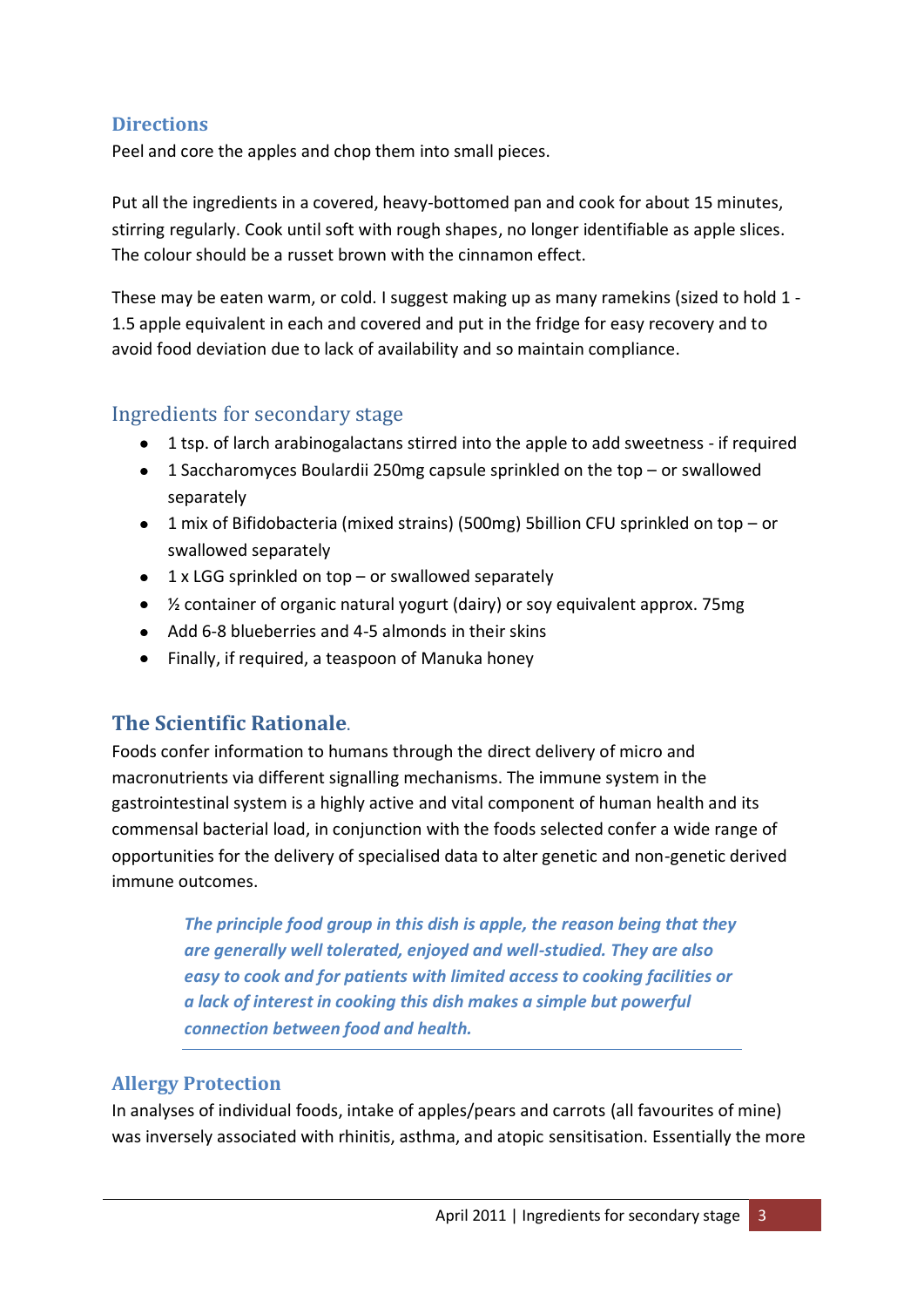you ate of these foods the better equipped your immune system is to handle antigen exposure.<sup>2</sup>

# **Antibiotic Impact**

The However, the positive health effects of apple-derived polyphenols which from in vivo studies have been identified as some of the key immune modulating elements that give apples their therapeutic value still depend on their absorption, metabolism, distribution, and elimination from the body after consumption. This process requires the availability of relevant commensal organisms and the absence of antibiotics. Antibiotics produce adverse alterations of polyphenolic breakdown.<sup>3</sup>

# **Phenolic Compounds**

Apples vary in their phenolic content, Honeycrisp and Red Delicious (USA) varieties had the highest total phenolic contents in one study and a there was significant correlation with antioxidant capacity ( $r = 0.91$ ).<sup>4</sup>

At individual compound level, epicatechin and procyanidin B2 were the major contributors to the antioxidant activity of apple. $5$ 

> *The phenolic compounds in apples are also indicated for use in common chronic conditions; the consumption of apples could provide health benefits by reducing the risk for chronic diseases such as metabolic syndrome disease, including type 2 diabetes.<sup>6</sup>*

# **Apple Skins**

Whilst this recipe suggests peeling the apples to obtain a satisfactory stewed consistency, the content of phenolic compounds, dietary fibre, and minerals are higher in apple peel, compared to other edible parts of this fruit. Hence apple peel may be left on some of the slices to add additional benefits.<sup>7</sup>

# **Organic or Not?**

Common questions arise relating to the growing methods employed and whether there is any benefit in choosing, where possible, to eat organically grown apples. Organic apples appear to have higher total phenolic content than integrated grown ones. Apples from organic production have also shown a higher content of hydroxycinnamic acids, flavanols, dihydrochalcones, quercetins and total phenolics than apples from integrated cultivation. <sup>8</sup>

The very high levels of phenolic compound in organically grown cultivars, and with it, its importance for human health leads to my recommendation to eat regional fruits from organic fruit growing instead of those grown under integrated cultivation. Sugar levels are also higher in non-organically grown cultivars making it a valid consideration for diabetics and the additional recommendation to include the herb cinnamon for its blood sugar managing benefits.<sup>9</sup>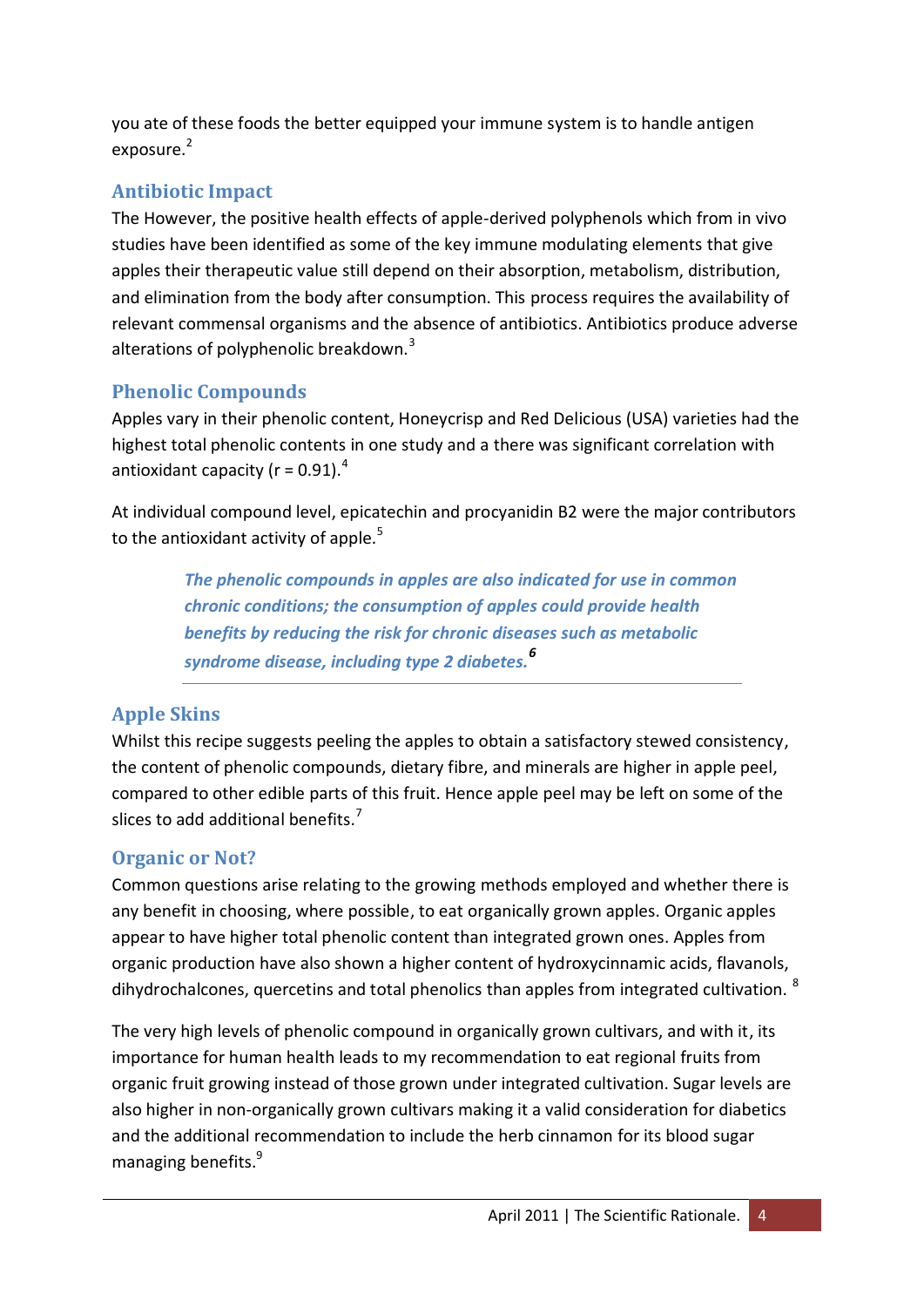However, both organic and non-organic apples display antigenotoxic potential by decreasing DNA damage after ingestion (Golden Delicious) and will still provide adequate phenols to aid immune maturation. 10

#### Inflammation Control

*Apples through their polyphenolic compounds protect the intestinal tissues from inflammatory damage and cytokine activity via the management of a primary gene related amplifying component of immune defence called Nuclear Factor Kappa B (NFk-β) inhibition.<sup>11</sup>*

Serum C-Reactive Protein (CRP), a marker of acute inflammation levels have also been shown to have an inverse relationship with an intake of apples via flavonoid inhibition.<sup>12</sup>

Apples also aid immune regulation and diminish mucosal sensitivity via histamine suppression through reduction of mast cell degranulation. In addition they may be able to induce oral tolerance via inhibition of specialised tolerance inducing T cells (γδ T cell) degradation under allergen exposure in the gut. $^{13}$ 

#### **Brain Benefits**

Apples also confer a benefit away from the GI Tract improving beta-adrenergic receptor physiology in the brain via down regulation of inflammatory cytokines.<sup>14</sup>

Sickness behaviour (an immune driven response characterised by malaise, fatigue, anhedonia, anxiety and depression) has also been beneficially mediated via mucosal tissue activation of T helper cell phenotype Treg and cytokine management, at a human dose equivalent of 3 apples per day.

> *Soluble fibre, as derived from apples is resistant to digestion but fermentable. Fermentation of soluble fibre by GI bacteria (primarily in the ileum/colon) generates short-chain fatty acids (SCFAs). These SCFAs are described as two- to five-carbon weak acids, with butyrate appearing to have the greatest potential role in immunity due to its recently described palliative effect in inflammatory bowel diseases. <sup>15</sup> In part this appears due the improved quality of the epithelial barrier and diminished bacterial translocation and immune activation.*

Butyrate is a well recognised histone deacetylase inhibitor and transcription of certain cytokines appears reliant on acetylation of histones associated with their promoters. One way that diet could regulate the innate immune system is by changing T-helper (Th) cell polarisation and impacting T helper cell cytokine signalling ratios: Th 1/2 & Th17. These effector cell determining cytokines especially the anti-inflammatory IL-4 via suppression of IFN-γ then confer a greater state of immunological tolerance. The results in this trial showed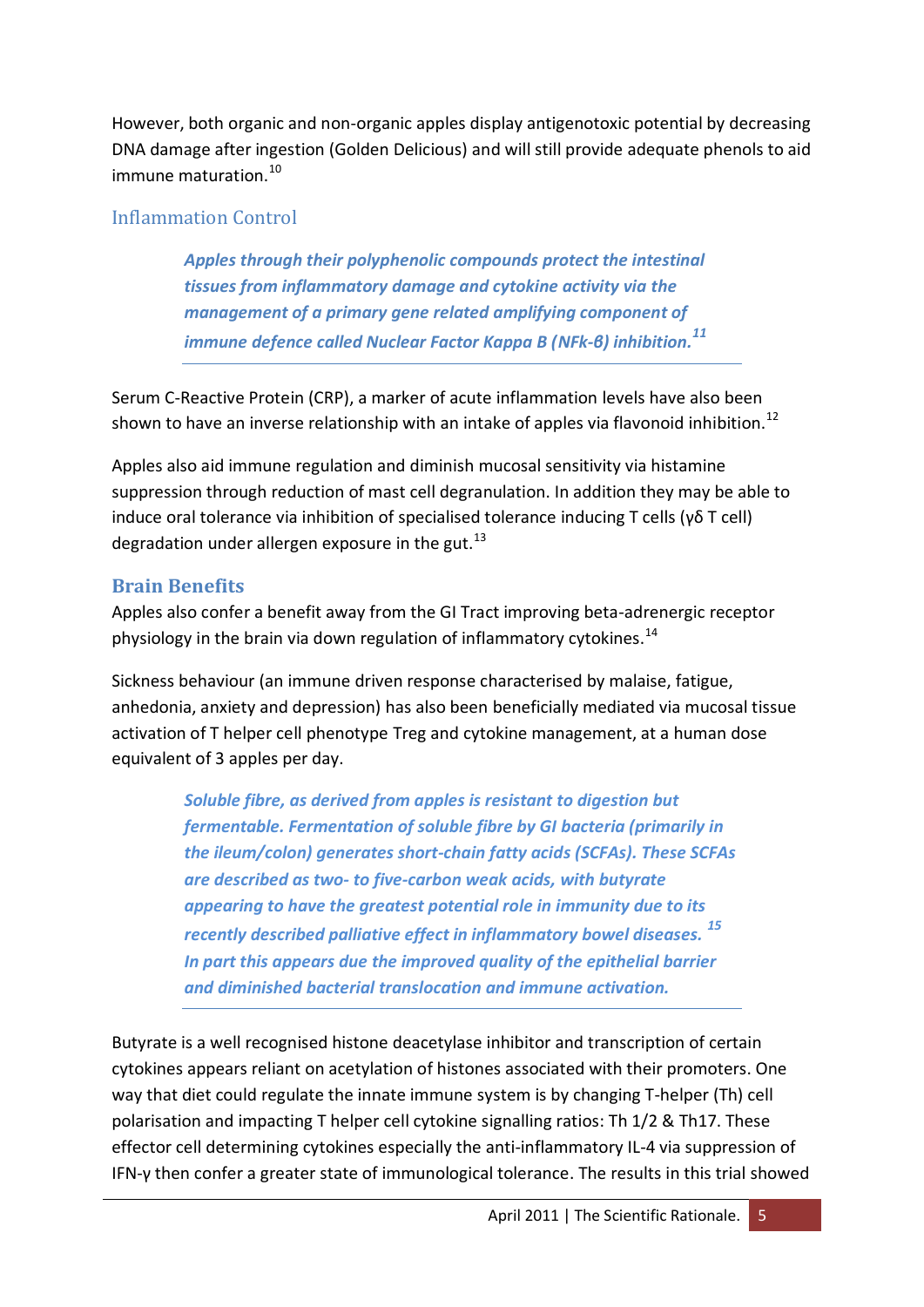a neuroimmune benefit and faster recovery from lipopolysaccharide (LPS) induced sickness behaviour by up to 50% over the non-soluble fibre supported group in fact the non-soluble fibre had an inverse relationship with these effects.<sup>16</sup>

#### **Prebiotic**

A diet high in apples also has a direct impact on bacterial colonisation in the colon and may have benefits outside of immune management in the local tissues which in part is mediated by gene to gene interactions that includes altering genetic expression related to adiposity and so aids in weight management. It does this via bacterial gene expression changes associated with a favouring of Bacteroidetes growth promotion (a genus of bacteria found in abundance in normal weight humans and deficient in obese humans), and suggests a reduction in Lactobacillus species supplementation as supportive agents in this meal if weight management is a part of the desired outcome.<sup>17</sup>

Phenolic compounds found in apples as already described actually rely on bacterial species in the gut to modify them and so improve or otherwise their bioactive metabolites.<sup>18</sup>

The dihydroxylated phenolic acids derived from the microbial metabolism of apples present marked anti-inflammatory properties, providing additional information about the health benefits of dietary polyphenols and their potential value as therapeutic agents.<sup>19</sup>

> *Apples also help to alter the pathobiont (these are commensals that alter their relationship with the host depending on environmental triggers) mix of bacteria in human guts when consumed regularly; suggesting a role for their use in mild to moderate dysbiosis induced inflammation and loss of tolerance.<sup>20</sup> In a small but clinically interesting study, healthy adults noted an increase in Bifidobacteria species and Lactobacillus numbers also rose, but Clostridium. Perfringens, Pseudomonas and Enterobacteriaceae declined on a diet of 2 apples a day for 2 weeks.<sup>21</sup>*

These findings indicate that apple consumption is related to an improved intestinal environment. Apple pectin is one of the effective apple components improving the faecal environment, citrus pectin produces a better total SCFA production in human gut than, soy, sugar beet, oat and pea fibre. $^{22}$ 

# **Cinnamon**

Cinnamon is added to the apples at the time of cooking as this herb has demonstrated a number of benefits to add value to the stewed apple.

Cinnamon inhibits experimental colitis by maturing antigen presenting dendritic cells into a tolerogenic format, increasing IL-10 production and TGFβ production whilst reducing IL-1, IFN-γ and TNF $α$ . This suggests the potential of cinnamon extract as an anti-inflammatory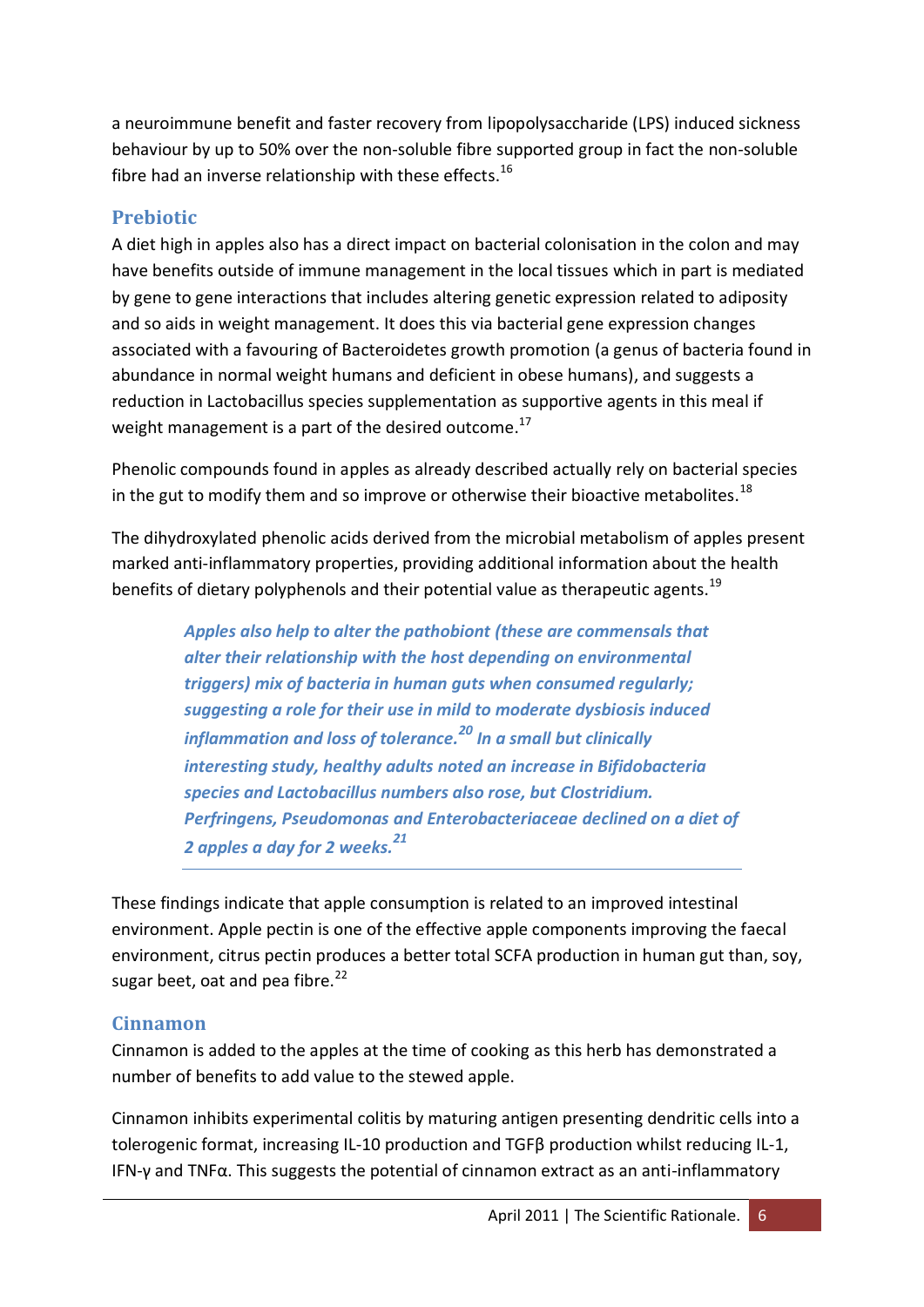agent by targeting the generation of regulatory APCs and IL-10(+) regulatory T cells all of which contribute to the management of aberrant inflammation.<sup>23</sup>

Cinnamon also offers an insulin modifying role that helps to counteract the impact of consuming cooked apples (which increases the release of fruit sugars) providing access to this recipe by patients with metabolic syndrome and diabetes. The available in vitro and animal in vivo evidence suggests that cinnamon has anti-inflammatory, antimicrobial, antioxidant, antitumour, cardiovascular, cholesterol-lowering, and immunomodulatory effects. The use of cinnamon as an adjunct to the treatment of type 2 diabetes mellitus is the most promising area of research so far.<sup>24</sup>

# **Yoghurt**

Yoghurt derived from cow's milk confers a number of potentially relevant immunomodulating effects in which suppression of cyclooxygenase 2 (COX2) proteins and lower pro-inflammatory cytokines feature.<sup>25</sup>

Yoghurt derived from soy may also offer immunomodulating properties depending on the cultures using during fermentation.<sup>26</sup>

#### **Berries**

Blueberries have been well studied to assess their effects in vivo and in vitro. Combining them with yogurt provides a synergistic effect that contributes to the suppression of colitis after just 9-10 days of ingestion.<sup>27</sup>

# **Arabinogalactans**

Larch arabinogalactans are high molecular weight, highly branched, water-soluble polysaccharides, which contain units of D-galactose and L-arabinose and confer sweetness to the stewed apple whilst also providing mucosal immune activation. This includes natural killer cell (NKc) cytotoxicity and complement promotion both of which operate as part of the innate and adaptive immune systems. Other changes have been noted in anaerobe combinations – changes to the balance of bacteria in the gut - and ammonia reductions suggesting it has a role as a prebiotic as well.<sup>28,29</sup>

# **Honey (Manuka)**

Seeking to add additional bacterial modulating food ingredients may be done with Manuka Honey derived from New Zealand. This honey has shown potential in the treatment of antibiotic resistant organisms in the gastrointestinal tract.<sup>30</sup>

# **Almonds in Skins**

Provide protein and immune modulating effects when consumed and their skins are intact. $31$  Consumed as part of the dish they also provides a protein to carbohydrate ratio benefit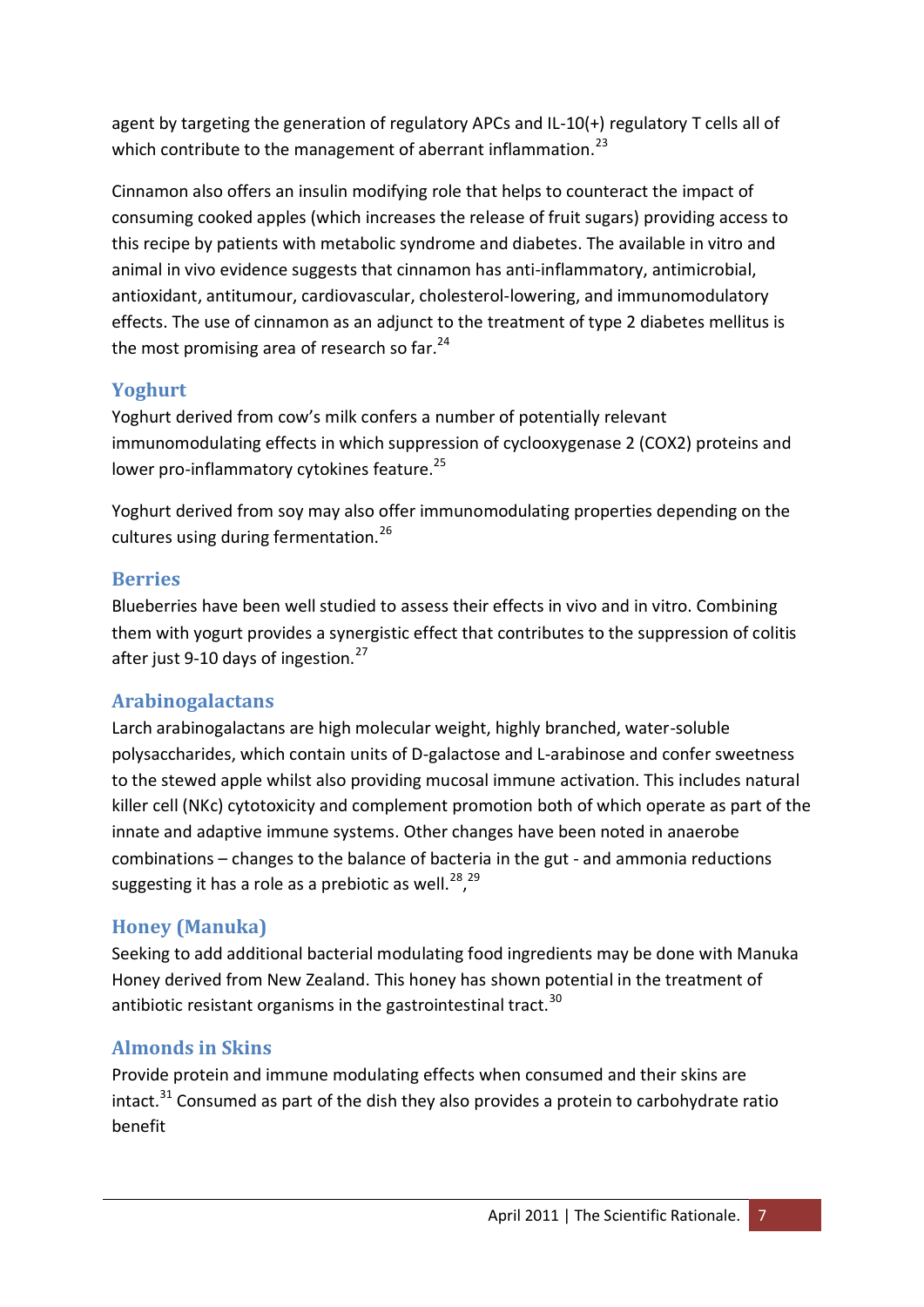#### **References**

<sup>1</sup> Ebo DG, Bridts CH, Verweij MM, De Knop KJ, Hagendorens MM, De Clerck LS, Stevens WJ. Sensitization profiles in birch pollen-allergic patients with and without oral allergy syndrome to apple: lessons from multiplexed component-resolved allergy diagnosis. Clin Exp Allergy. 2010 Feb;40(2):339-47. Epub 2009 Aug 26. [View Abstract](http://www.ncbi.nlm.nih.gov/pubmed/19709127)

<sup>2</sup> Rosenlund H, Kull I, Pershagen G, Wolk A, Wickman M, Bergström A. Fruit and vegetable consumption in relation to allergy: Disease-related modification of consumption? J Allergy Clin Immunol. 2011 Jan 6. [View](http://www.ncbi.nlm.nih.gov/pubmed/21215999)  [Abstract](http://www.ncbi.nlm.nih.gov/pubmed/21215999)

<sup>3</sup> Kahle K, Kempf M, Schreier P, Scheppach W, Schrenk D, Kautenburger T, Hecker D, Huemmer W, Ackermann M, Richling E. Intestinal transit and systemic metabolism of apple polyphenols. Eur J Nutr. 2010 Dec 24. [View](http://www.ncbi.nlm.nih.gov/pubmed/21184087)  **[Abstract](http://www.ncbi.nlm.nih.gov/pubmed/21184087)** 

<sup>4</sup> Titgemeyer EC, Bourquin LD, Fahey GC Jr, Garleb KA. Fermentability of various fiber sources by

human fecal bacteria in vitro. Am J Clin Nutr. 1991 Jun;53(6):1418-24. [View Abstract](http://www.ncbi.nlm.nih.gov/pubmed/1852091) 5 Tsao R, Yang R, Xie S, Sockovie E, Khanizadeh S. Which polyphenolic compounds contribute to the total antioxidant activities of apple? J Agric Food Chem. 2005 Jun 15;53(12):4989-95[. View Abstract](http://www.ncbi.nlm.nih.gov/pubmed/15941346)

 $^6$  Barbosa AC, Pinto Mda S, Sarkar D, Ankolekar C, Greene D, Shetty K, Varietal influences on antihyperglycemia properties of freshly harvested apples using in vitro assay models. J Med Food. 2010 Dec;13(6):1313-23. Epub 2010 Sep 27. <u>View Abstract</u><br><sup>7</sup> Henríquez C, Speisky H, Chiffelle I, Valenzuela T, Araya M, Simpson R, Almonacid S. Development of an

ingredient containing apple peel, as a source of polyphenols and dietary fiber. J Food Sci. 2010 Aug 1;75(6):H172-81. <u>View Abstract</u><br><sup>8</sup> Mikulic Petkovsek M, Slatnar A, Stampar F, Veberic R. The influence of organic/integrated production on the

content of phenolic compounds in apple leaves and fruits in four different varieties over a 2-year period. J Sci Food Agric. 2010 Nov;90(14):2366-78. <u>View Abstract</u><br><sup>9</sup> Hecke K, Herbinger K, Veberic R, Trobec M, Toplak H, Stampar F, Keppel H, Grill D. Sugar-, acid- and phenol

contents in apple cultivars from organic and integrated fruit cultivation. Eur J Clin Nutr. 2006 Sep;60(9):1136-

40. Epub 2006 May 3. *View Abstract*<br><sup>10</sup> Briviba K, Stracke BA, Rüfer CE, Watzl B, Weibel FP, Bub A. Effect of consumption of organically and conventionally produced apples on antioxidant activity and DNA damage in humans. J Agric Food Chem. 2007<br>Sep 19;55(19):7716-21. Epub 2007 Aug 16. View Abstract

<sup>11</sup> Jung M, Triebel S, Anke T, Richling E, Erkel G. Influence of apple polyphenols on inflammatory gene expression. Mol Nutr Food Res. 2009 Oct;53(10):1263-80[. View Abstract](http://www.ncbi.nlm.nih.gov/pubmed/17696483)

 $12$  Chun OK, Chung SJ, Claycombe KJ, Song WO. Serum C-reactive protein concentrations are inversely associated with dietary flavonoid intake in U.S. adults. J Nutr. 2008 Apr;138(4):753-60. *View Abstract* <sup>13</sup> Enomoto T, Nagasako-Akazome Y, Kanda T, Ikeda M, Dake Y. Clinical effects of apple polyphenols on

persistent allergic rhinitis: A randomized double-blind placebo-controlled parallel arm study. J Investig Allergol

Clin Immunol. 2006;16(5):283-9. [View Abstract](http://www.ncbi.nlm.nih.gov/pubmed/17039666)<br><sup>14</sup> Gemma C, Mesches MH, Sepesi B, Choo K, Holmes DB, Bickford PC. Diets enriched in foods with high antioxidant activity reverse age-induced decreases in cerebellar beta-adrenergic function and increases in proinflammatory cytokines. J Neurosci. 2002 Jul 15;22(14):6114-20[. View Abstract](http://www.ncbi.nlm.nih.gov/pubmed/12122072) 15 Lewis K, Lutgendorff F, Phan V, Söderholm JD, Sherman PM, McKay DM. Enhanced translocation of bacteria

across metabolically stressed epithelia is reduced by butyrate. Inflamm Bowel Dis. 2010 Jul;16(7):1138-48. [View Abstract](http://www.ncbi.nlm.nih.gov/pubmed/20024905)

<sup>16</sup> Christina L. Sherry, Stephanie S. Kim, Ryan N. Dilger, Laura L. Bauer, Morgan L. Moon, Richard I. Tapping, George C. Fahey Jr., Kelly A. Tappenden, Gregory G. Freund. Sickness behavior induced by endotoxin can be mitigated by the dietary soluble fiber, pectin, through up-regulation of IL-4 and Th2 polarization. Original<br>Research Article. Brain, Behavior, and Immunity, Volume 24, Issue 4, May 2010, Pages 631-640. View Abstract

<sup>17</sup> Rastmanesh R. High polyphenol, Iow probiotic diet for weight loss because of intestinal microbiota interaction. Chem Biol Interact. 2011 Jan 15;189(1-2):1-8. Epub 2010 Oct 15. Review[. View Abstract](http://www.ncbi.nlm.nih.gov/pubmed/20138982)

<sup>18</sup> Selma MV, Espín JC, Tomás-Barberán FA. Interaction between phenolics and gut microbiota: role in human health. J Agric Food Chem. 2009 Aug 12;57(15):6485-501. Review[. View Abstract](http://www.ncbi.nlm.nih.gov/pubmed/19580283) 19 Monagas M, Khan N, Andrés-Lacueva C, Urpí-Sardá M, Vázquez-Agell M, Lamuela-Raventós RM, Estruch R.

Dihydroxylated phenolic acids derived from microbial metabolism reduce lipopolysaccharide-stimulated cytokine secretion by human peripheral blood mononuclear cells. Br J Nutr. 2009 Jul;102(2):201-6[. View](http://www.ncbi.nlm.nih.gov/pubmed/19586571)  [Abstract](http://www.ncbi.nlm.nih.gov/pubmed/19586571)